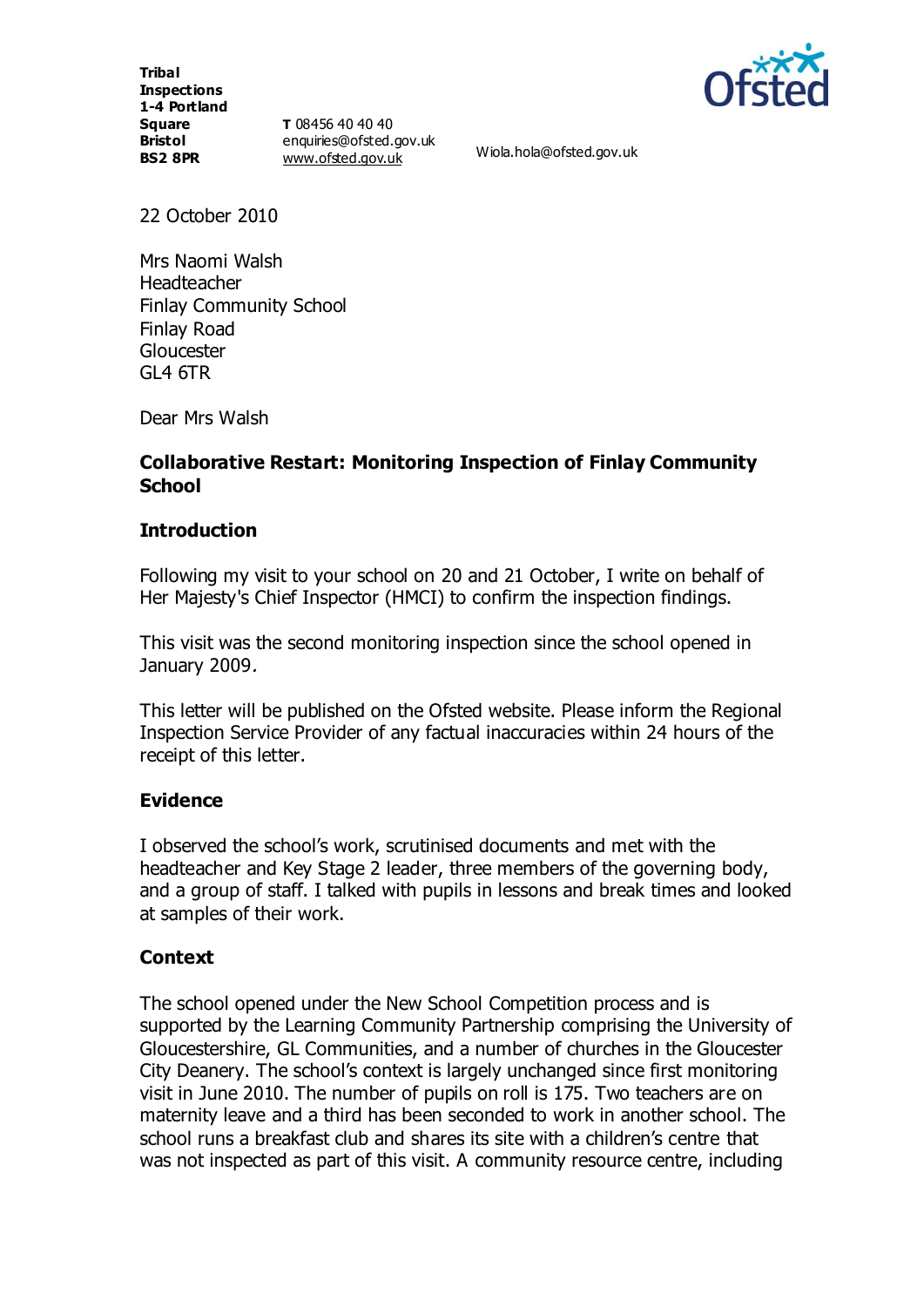family learning, is expected to open in spring 2011 in another building on the site.

# **Achievement and standards**

The work to raise attainment has continued. Its impact is clearly visible in improved outcomes. Staff and governors work with tremendous clarity of purpose, employing very effective strategies with much success to develop pupils' skills, both academic and personal. Aspirations are high.

Results in the 2010 end of Year 6 tests improved from 2009 when they were broadly in line with national averages, although few pupils in 2009 attained above expected levels. The proportion of pupils attaining above expected levels in English and mathematics went up markedly in 2010. Results were much better in reading that in writing, however. The progress, over Years 3 to 6, of the pupils leaving the school in 2010 was a little higher than in the previous year when it was already outstanding. Results in the end of Year 2 tests improved from those in 2009 in writing and mathematics but went down for reading. Staff ensure that pupils' reading skills are checked often and closely so that swift action can be taken where necessary to maintain at least good rates of progress in reading in Years 1 and 2. The 2010 test outcomes pay tribute to successful work in overcoming the various barriers to learning that many pupils experience. They also show the school's success in speeding up the progress of more able pupils.

There is still work to be done to boost the progress of some pupils whose skills are relatively weak or who have gaps in their knowledge, in mathematics for example. Learning in mathematics is still not firmly enough rooted in real-life, relevant contexts. Current work shows that writing skills are being developed well, often through the engaging topics being studied. Handwriting is improving; there are some examples of very well presented work but also much unevenness in this. The progress of children in the Reception class was not examined fully. Brief visits to this class showed that provision continues to be of high quality.

## **Personal development and well-being**

Pupils' personal development is fostered exceptionally well thus underpinning their success in learning. Pupils feel extremely secure because expectations of how they are to behave are so high, systems of rewards and sanctions are applied consistently by all staff, and because pupils trust staff to ensure their well-being. At all times, pupils are expected to be courteous and respectful to each other, staff and visitors; they are, with only a few gentle reminders. Behaviour continues to be very good and when it strays from being exemplary, staff are on hand to deal unobtrusively with any problems so that lessons are not disrupted. Teaching assistants are particularly effective in this respect as well as in their work to support pupils as they tackle the tasks set. Attendance continues to improve through the good work of school staff and the education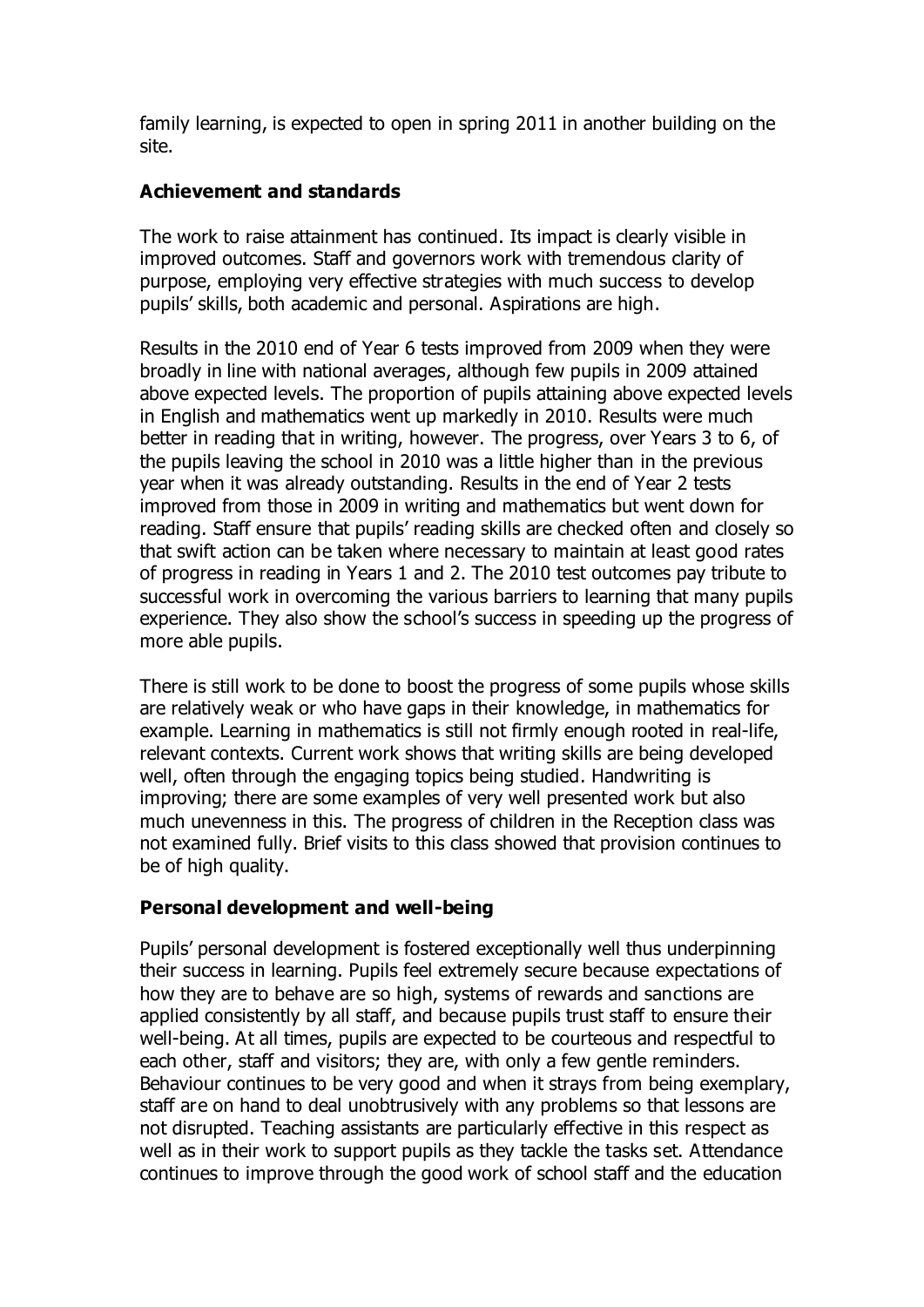welfare officer. Pupils enjoy calm, well-ordered and sociable times in the breakfast club and when having lunch at delightfully laid tables. The school has just achieved Healthy School status.

# **Quality of provision**

The positive comments about teaching made last June still apply. Moreover, provision for more able pupils has been enhanced. Teachers, through good questioning in most lessons, establish what pupils already know so as to push and extend their skills and understanding. Teaching is mostly good but, as before, not all teachers have good subject knowledge or teaching skills in mathematics and this impedes pupils' learning because errors are not spotted or gaps in knowledge not properly diagnosed. Teachers know what pupils can be expected to achieve. They help pupils understand targets and what they need to do to reach them.

The school is rightly proud of its curriculum because it supports so well pupils' development in all respects. At the end of the summer term, pupils were asked to choose a topic to study for the first few months of this academic year. They did so and arrived in September to classrooms bedecked with interesting resources reflecting their chosen theme. The themes have been used to cover learning in a wide range of subjects including English, history, geography but less so for mathematics. This themed approach is greatly enjoyed by pupils and allows for much creativity from them and staff. There are many fine displays of pupils' work. The interactions staff have with pupils throughout the school day exemplify successfully the school's vision and values of working together 'to create a happy, caring, inspiring and challenging environment'. Arrangements for safeguarding pupils are outstanding.

## **Leadership and management**

Leaders and managers have been successful in driving improvements. The headteacher is a highly effective leader. She communicates clearly her high expectations to staff and pupils and supports them assiduously in rising to them. Staff at all levels are encouraged to study and gain qualifications; many have done so and are proud of their achievements. Staff morale is high. The school understands the importance of strong partnerships with parents in raising pupils' attainment and much effort is given to nurturing them, through the valuable work of the children and family support worker and in other ways.

Governors have worked very well to establish a new school and have grown in strength and effectiveness. Good management structures and arrangements for governance already exist, and further enhancements are being put into place, such as governors' links with classes and the refinement of key performance indicators through which to keep the school under review. The headteacher and Chair of Governors praise the work of the finance officer and school secretary in the many contributions they make to the smooth running of the school. The school development plan is a succinct and well-focussed